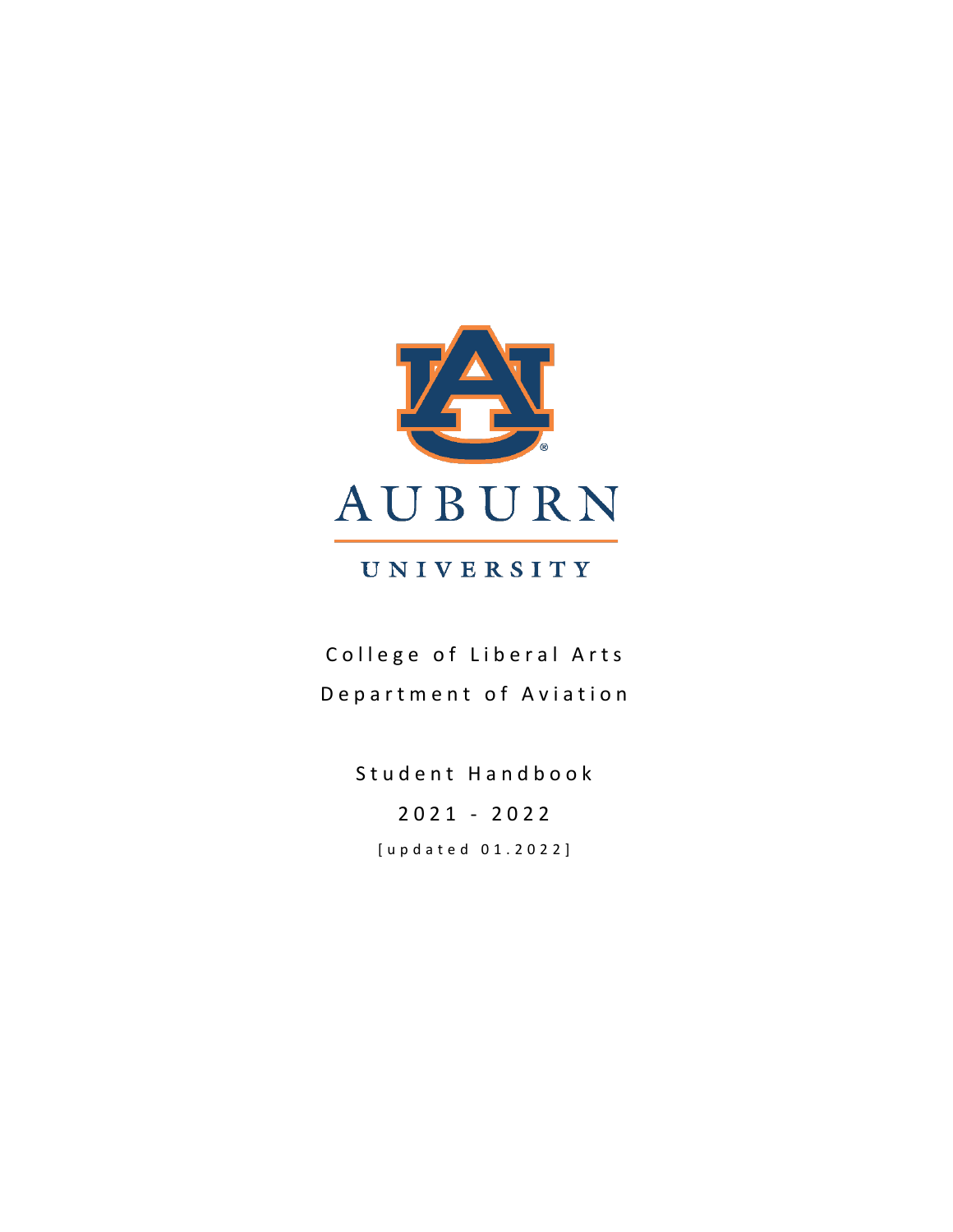# Welcome to Auburn Aviation!

The information contained in this handbook is critical to your success. Please read it carefully as you are responsible for complying with all of the Department of Aviation policies.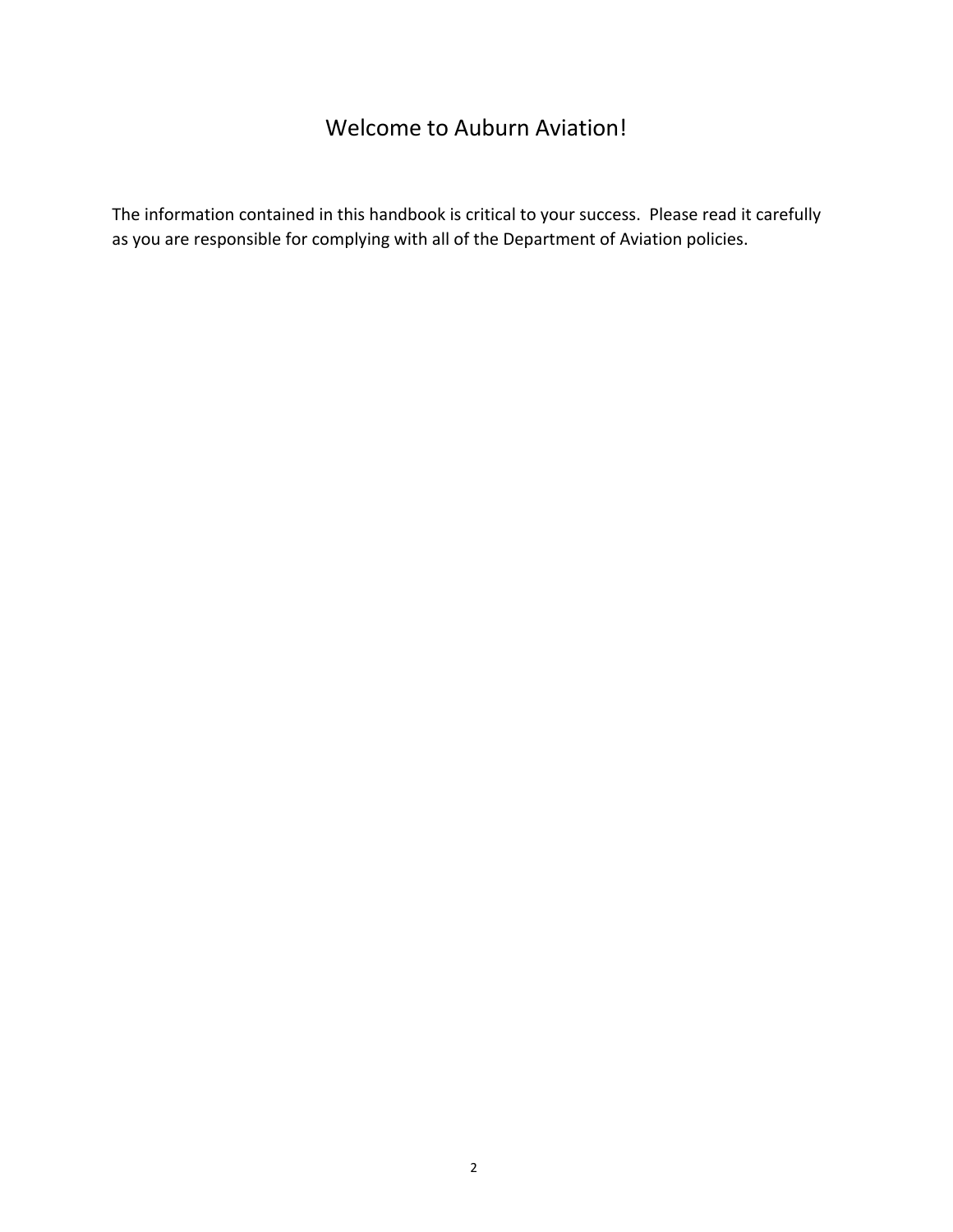# Table of Contents

| FLIGHT LAB ENROLLMENT, ATTENDANCE, AND STUDENT MANAGEMENT10    |
|----------------------------------------------------------------|
|                                                                |
|                                                                |
|                                                                |
|                                                                |
| INTERNSHIP AND COOPERATIVE EDUCATION (CO-OP) OPPORTUNITIES  15 |
|                                                                |
|                                                                |
|                                                                |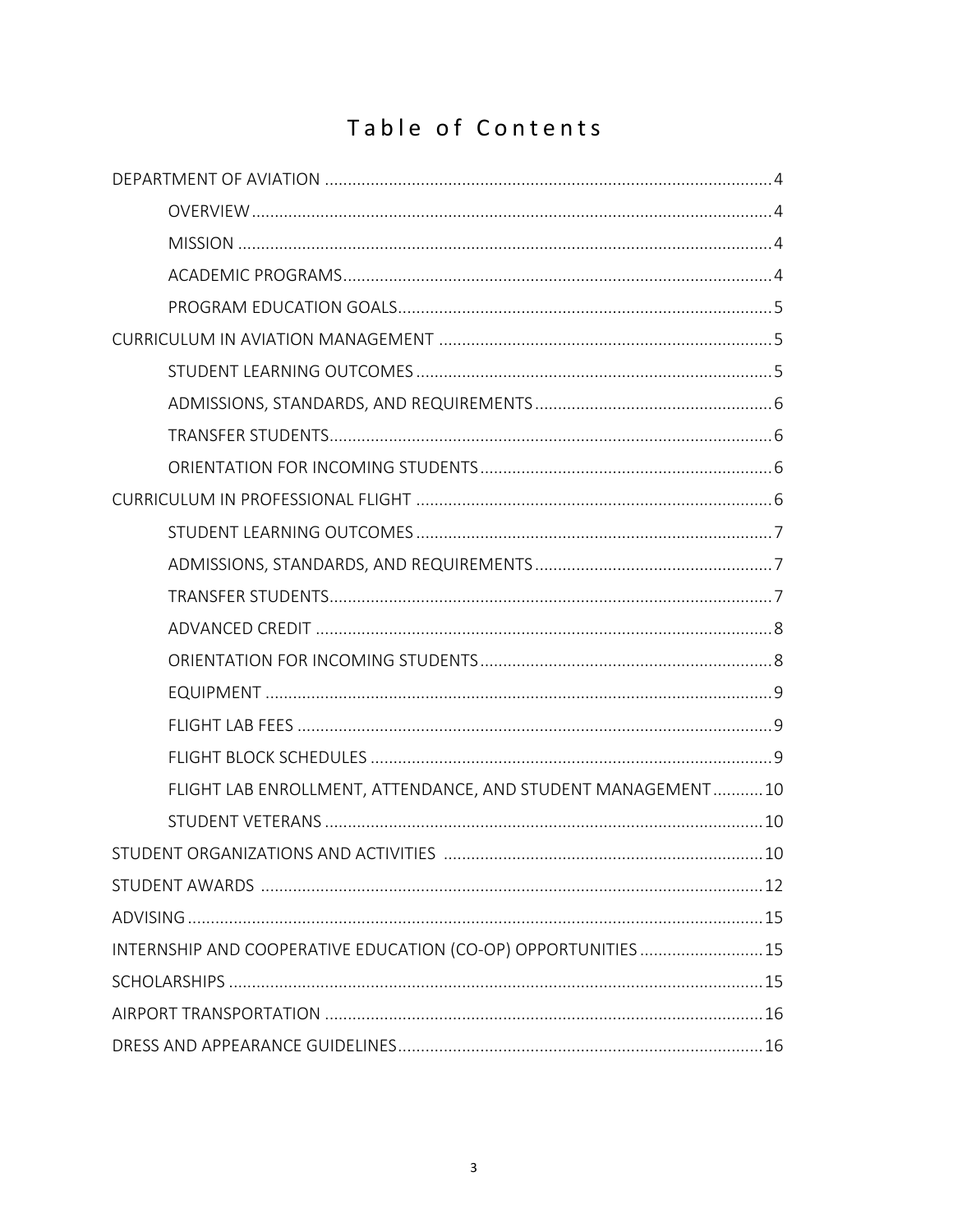# **Department of Aviation**

#### **Overview**

Since the Wright Brother's first flight in 1903, aviation has continued to transform the global landscape by connecting nations, economies, and cultures. Auburn University has been actively involved in aviation education for over 75 years and is centrally located and well connected to a hub of world-class aviation headquarters and organizations in the Southeast.

Our team takes a holistic, inter-disciplinary approach to aviation education and research. A strong sense of community and passion is evident among our 4,000+ aviation alumni who are well known for their positive contributions to all fields of the aviation industry.

#### **Mission**

The Auburn Aviation team, through education, research, and outreach programs, will develop highly desired graduates and thought leaders who will serve as a positive force in aviation and the world.

# **Academic Programs**

The Department of Aviation offers two undergraduate degrees accredited by the Aviation Accreditation Board International: Aviation Management and Professional Flight. The Aviation Management Degree focuses on the business knowledge needed for success in the aviation industry, emphasizing general management and comprehensive understanding of all aspects of aviation operations. The Professional Flight Degree offers a quality aviation education that provides a solid foundation of aeronautical knowledge and piloting skills expected by professional aviation organizations and necessary for success in the aviation industry.

The Department of Aviation also offers two minors: Aviation Management and Professional Flight. The Aviation Management minor provides students in other majors an overview of the aviation industry and the opportunity to broaden their horizons in the field of aviation and transportation. Students can tailor their minor coursework to fit their interests and may begin taking courses in the minor as early as their freshman year if they meet the course prerequisites. The Professional Flight minor provides students in other majors the opportunity to earn FAA flight ratings and broaden their education in the field of flight operations and air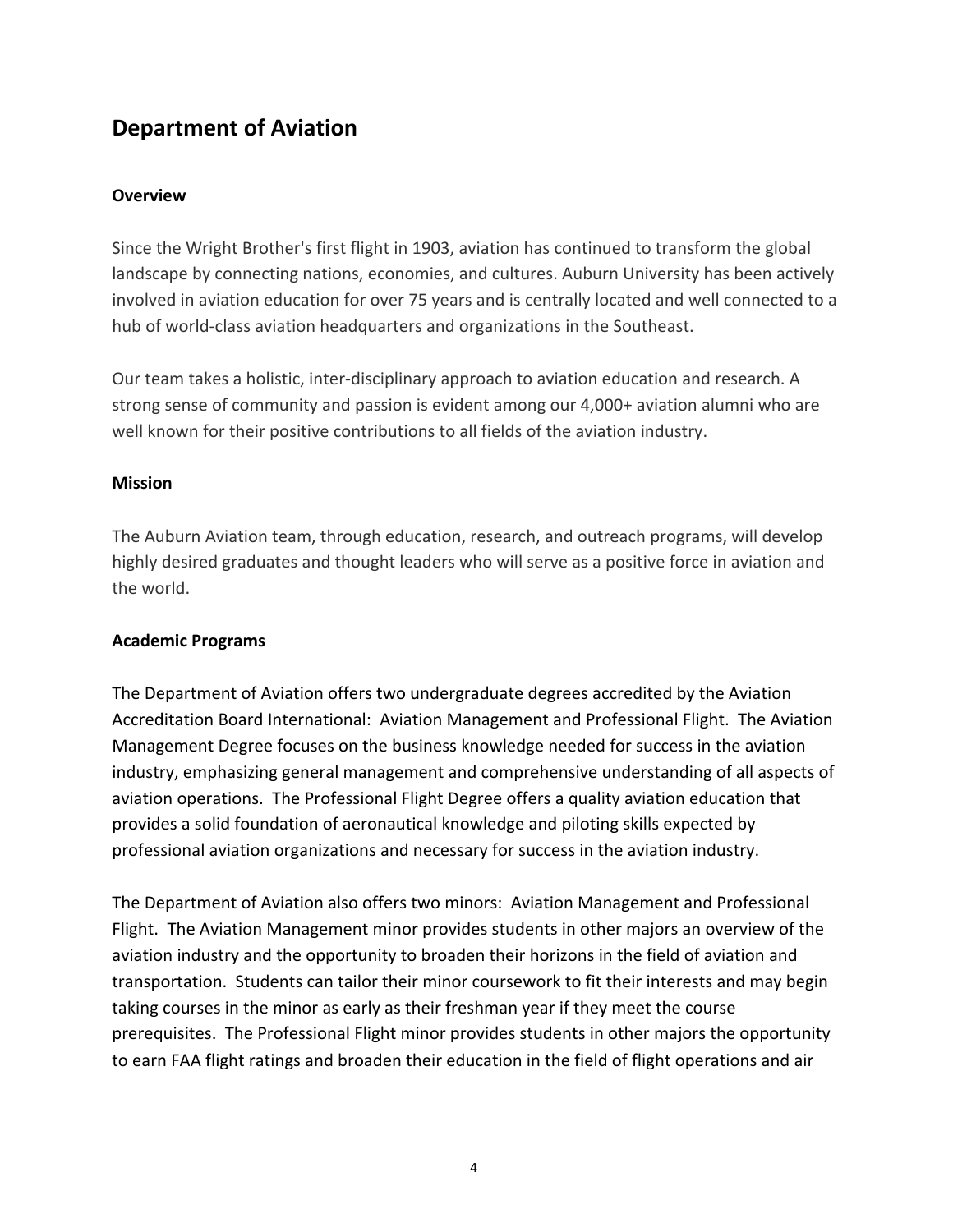transportation. Due to capacity limitations, students must meet with the Professional Flight advisor prior to declaring the Professional Flight Minor.

# **Program Education Goals**

Our goal is to:

- 1. Develop aviation professionals with exceptional knowledge, skills, and values. Graduates will be highly educated, technically proficient, safety-oriented, and business-minded.
- 2. Develop aviation professionals that advance global aviation. Graduates will have a global perspective and embrace diverse cultures and ideas. Graduates will recognize historical trends, current issues, and emerging opportunities.
- 3. Develop aviation professionals who aspire to lead. Graduates will champion integrity, cultivate professional and personal growth opportunities, subscribe to a philosophy of lifelong learning, and lead by serving others.

# **Curriculum in Aviation Management**

The Aviation Management degree contains an embedded general business minor and 15 hours of free electives to tailor the degree to individual career aspirations. Students must declare the general business minor with the Harbert College of Business no later than their sophomore year.

# **AVMN Curriculum Model**

# Aviation Management Degree Curriculum Model (AU Bulletin)

# **Student Learning Outcomes**

Students graduating from the Aviation Management, B.S. program will:

- 1. Conduct aviation operations in a professional, safe, and efficient manner.
- 2. Describe historical trends, current issues, and emerging opportunities in aviation.
- 3. Apply effective oral and written communication skills to function effectively in the aviation environment.
- 4. Articulate the value of integrity, lifelong learning, and building diverse teams in serving and leading others.
- 5. Apply knowledge of core business principles.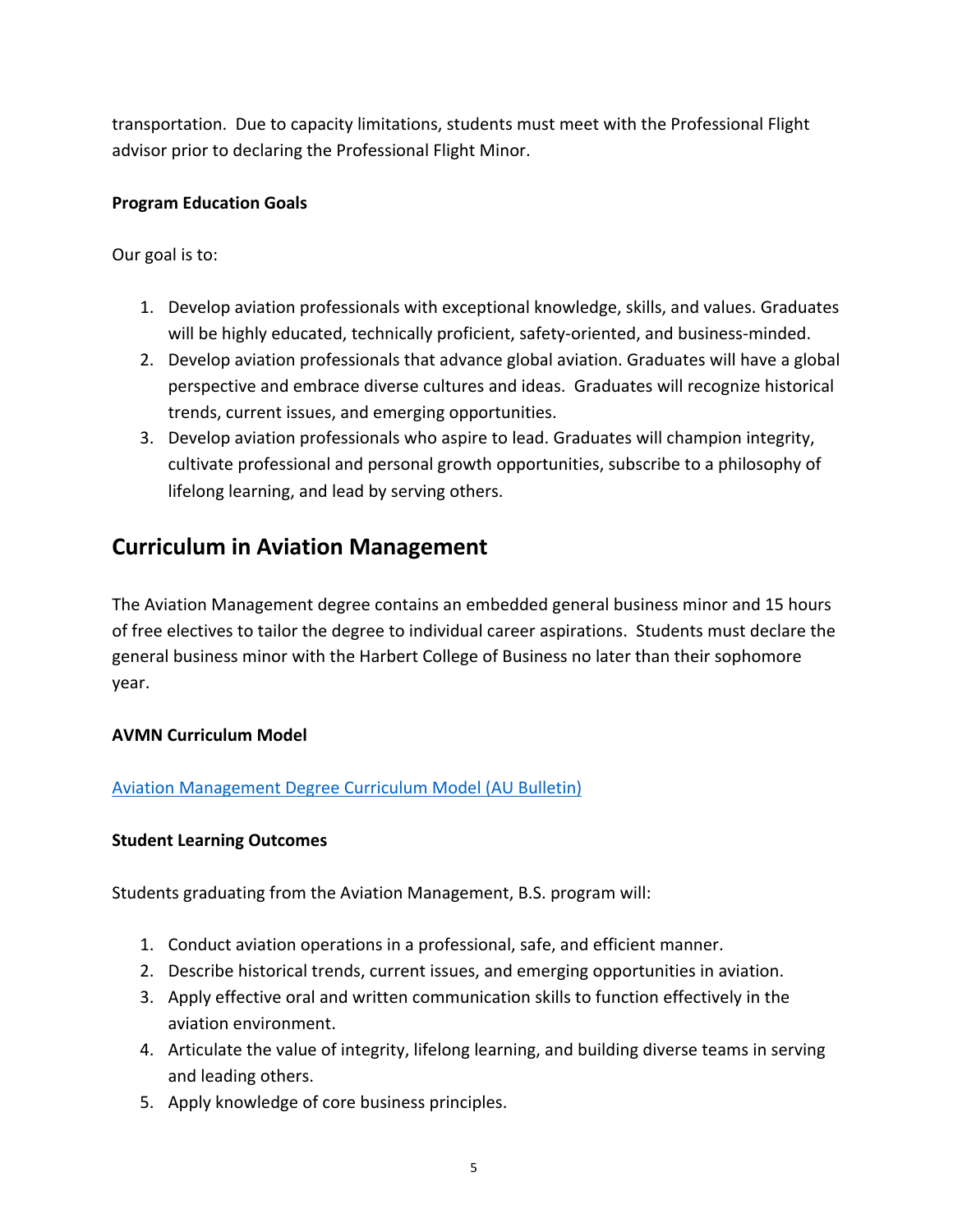#### **Admissions, Standards, and Requirements**

Eligibility for admissions to the Aviation Management program is determined by the Auburn University Admissions Office on the basis of the candidate's test scores and previous academic record.

### **Transfer Students**

Transfer students (external and internal) may enter the Aviation Management program during any semester. Students must meet with the Aviation Management advisor prior to transferring.

#### **Orientation for Incoming Aviation Management Students**

Camp War Eagle is Auburn's two-day orientation program for all incoming freshmen. On the second day of Camp War Eagle, you will attend a group advising session with Department of Aviation staff to plan your fall semester schedule and sign up for classes.

All transfer students are required to attend SOS – Successfully Orienting Students, Auburn's one-day orientation program for incoming transfer students. SOS emphasizes university services, meeting with academic advisors, small group discussions on college student life led by upper-class student leaders, and registration for classes.

# **Curriculum in Professional Flight**

Auburn University is a FAA-approved Part 141 pilot school. Flight operations are conducted at the Auburn University Regional Airport (KAUO), located less than three miles from campus.

Degree certifications and ratings include Private Pilot Certification, Instrument Rating, Commercial Pilot Certification, Multi-Engine Rating, Certified Flight Instructor (CFI), CFI with Instrument Rating (CFII), and Multi-Engine Instructor (MEI). One advanced pilot or flight instructor certification/rating MUST be completed at Auburn and to be Restricted ATP (R-ATP) eligible, the ground and flight training for the instrument rating and commercial pilot certificate must be completed at Auburn. NOTE: Commercial Pilot Certification, Single Engine is available as an add-on, but is not considered part of the Professional Flight degree.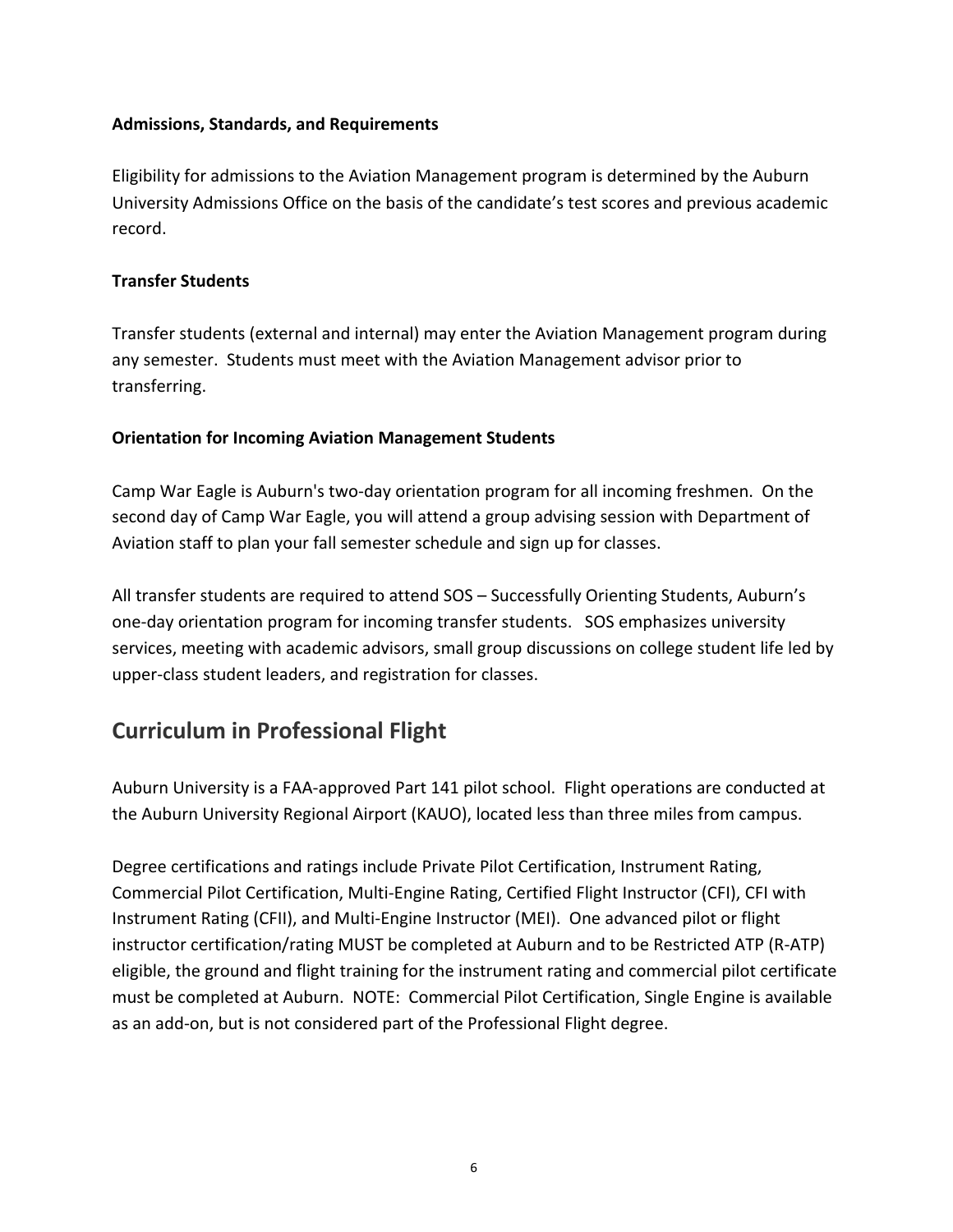#### **AVPF Curriculum Model**

# Professional Flight Degree Curriculum Model (AU Bulletin)

#### **Student Learning Outcomes**

Students graduating from the Professional Flight, B.S. program will:

- 1. Conduct aviation operations in a professional, safe, and efficient manner.
- 2. Describe historical trends, current issues, and emerging opportunities in aviation.
- 3. Apply effective oral and written communication skills to function effectively in the aviation environment.
- 4. Articulate the value of integrity, lifelong learning, and building diverse teams in serving and leading others.
- 5. Possess the necessary knowledge, skills, and attitude to competently and ethically function as a professional pilot in the aviation industry.

#### **Admissions, Standards, and Requirements**

Eligibility for admissions to Professional Flight is determined by the Auburn University Admissions Office on the basis of the candidate's test scores and previous academic record.

Professional Flight students must earn a grade of at least C in all courses in the major and maintain a minimum 2.70 overall GPA. The Professional Flight curriculum is designed for progressive development of flight knowledge and skills, and students who earn less than a C will not be allowed to progress to the next course. A course in which a student earns a grade less than a C may be repeated one time only. Successful completion of the repeated course will result in the student being allowed to continue to progress through the Professional Flight degree curriculum. Students who earn a grade less than C in two or more Professional Flight major courses or maintain an overall GPA below 2.70, will be required to meet with the department chair and may be considered for dismissal from the program.

# **Transfer Students**

Transfer students (external and internal) may enter the Professional Flight program during Fall or Spring semester and will be accepted on a space-available basis as determined by the department chair. A minimum cumulative GPA of 2.70 is required. Students must meet with the Professional Flight advisor prior to transferring.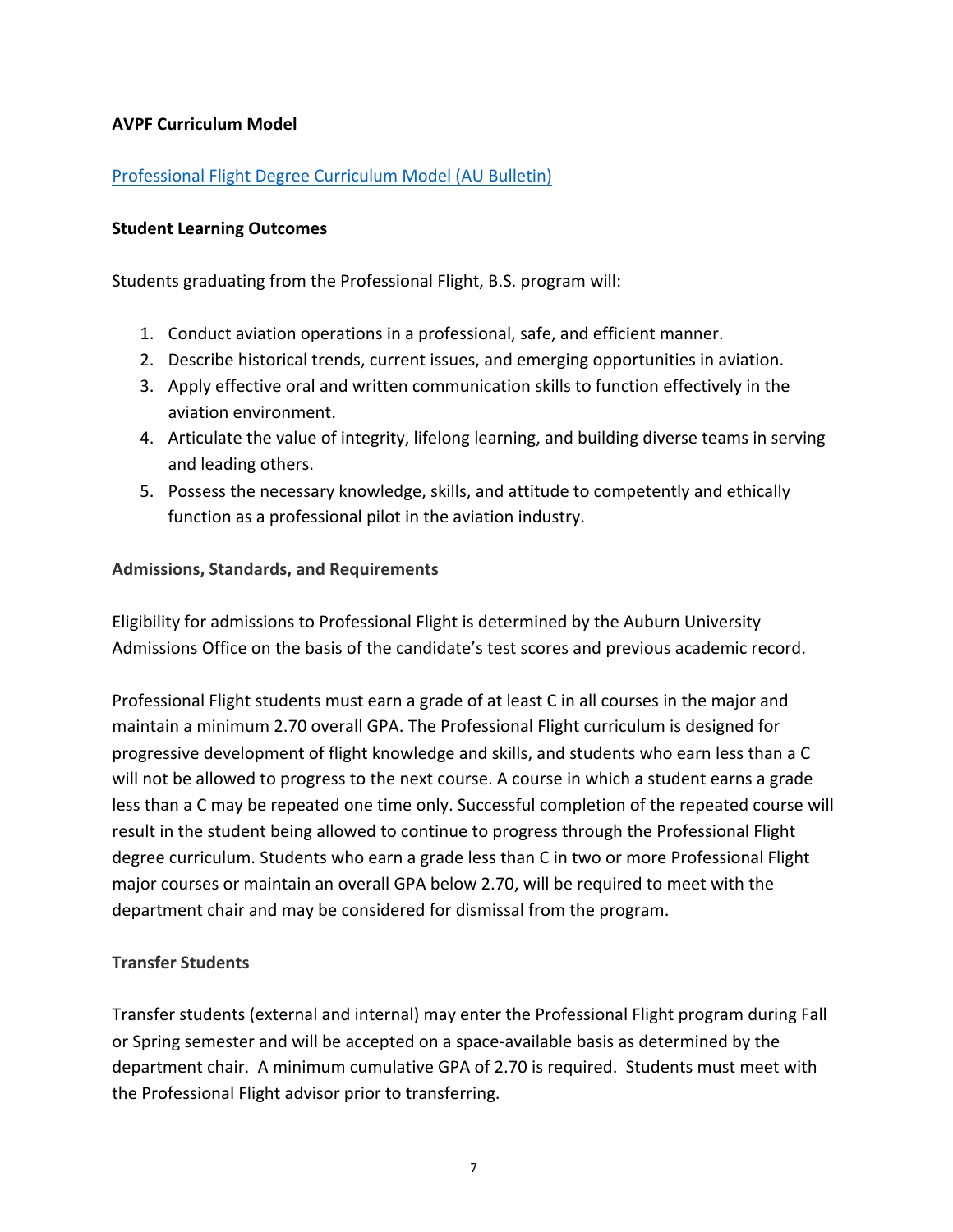# **Advanced Credit**

Per the Professional Flight curriculum model, advanced credit for pilot certification/rating will be granted upon evidence of FAA pilot certificate/rating at the time of enrollment. Evidence consists of the certificate, as well as the knowledge and skills required to exercise the flight privileges associated with the certificate. To receive advance standing credit for pilot certification/rating earned elsewhere, a student must pass a 25-question general knowledge written exam administered by his/her assigned flight instructor and pass a proficiency flight check to Auburn University's End-Of-Course standard for the corresponding FAA certificate/rating. To be considered for advanced credit, incoming students must have their certificates/ratings completed by August 1. Per the FAA, academic credit and flight training conducted outside of Auburn University may not count toward the Restricted Airline Transport Pilot (R-ATP) certificate requirements.

# **Orientation for Incoming Professional Flight Students**

Camp War Eagle is Auburn's two-day orientation program for all incoming freshmen. On the second day of Camp War Eagle, you will attend a group advising session with Department of Aviation staff to plan your fall semester schedule and sign up for classes. All transfer students are required to attend Successfully Orienting Students (SOS), Auburn's one-day orientation program for incoming transfer students. SOS emphasizes university services, meeting with academic advisors, small group discussions on college student life led by upper-class student leaders, and registration for classes.

Incoming Professional Flight students:

- 1. Must bring an original birth certificate (with the raised seal) and a government-issued photo identification or your current passport to Camp War Eagle/SOS. The Transportation Security Administration requires pilot schools to keep a copy on file for every student pilot.
- 2. Must obtain a FAA 1st Class Medical Certificate before classes begin. Students will not be allowed to register for a flight block without a current medical certificate.
- 3. Seeking advanced credit for pilot certification/rating should bring applicable FAA Airmen Certificate(s).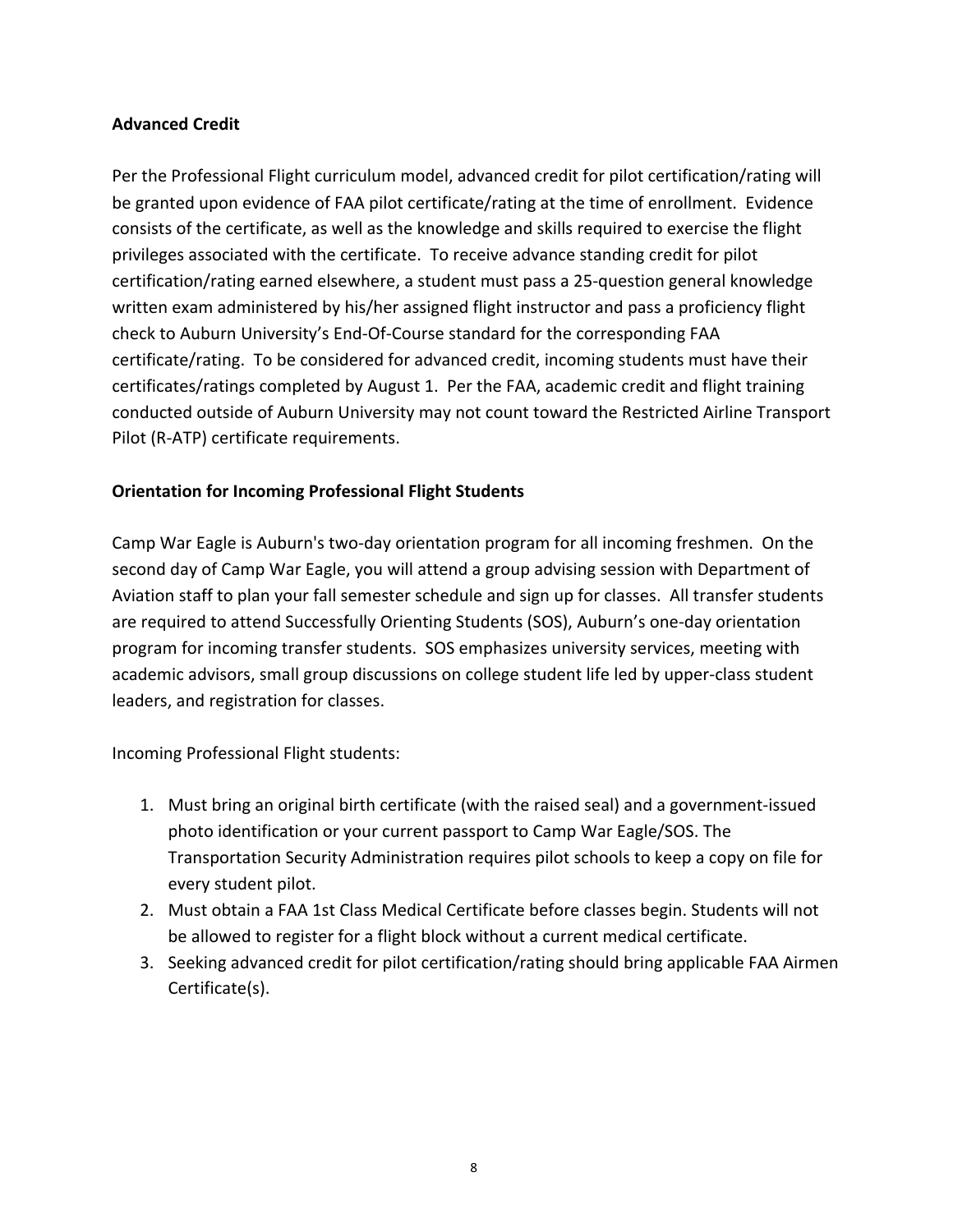# **Equipment**

Auburn's flight training aircraft fleet consists of G1000-equipped Cessna 172SP Skyhawks and Piper PA-44 Seminoles. Advanced Aviation Training Devices (AATDs) include Precision Flight Controls DCX Max Flight simulators and a Frasca Mentor flight simulator. A Flight Deck Solutions Airbus A320 Advanced Fixed Based Procedure Trainer is used for the Professional Flight capstone course.

Professional Flight students need the following equipment for flight lab courses: aviation headset, E6B flight computer, flight plotter, and aeronautical charts (paper or electronic), and instrument goggles. A Foreflight subscription discount is available for Professional Flight students.

# **Flight Lab Fees**

Flight lab courses have an associated flight fee established by the Department of Aviation prior to the start of the academic year. Flight fees cover aircraft, flight simulation, flight instructor, and FAA knowledge exam fees. The training hours and fees outlined in the Auburn University Bulletin are the minimum to complete a flight lab course. Students requiring additional instruction will incur additional flight lab fees. Unexpected large changes in fuel prices may necessitate the addition of a fuel surcharge for all training airplane usage.

# **Flight Block Schedules**

Flight blocks are assigned for flight lab courses on MWF or TRS during the Fall and Spring Semesters. Flight blocks are assigned M-F during the Summer Semester.

Flight block assignment is a competitive process and university admission does not guarantee a flight block. Flight block progression is performance-based and failure to make satisfactory progress moves a student to the bottom of the waitlist with priority being given to those who have yet had the opportunity to progress.

Incoming freshmen will be assigned a flight block following the last Camp War Eagle session, based on Camp War Eagle registration date, cumulative GPA/class rank, standardized test scores, and completion of TSA security and FAA medical prerequisites.

Current students will be assigned flight blocks per the Auburn University Registration Schedule.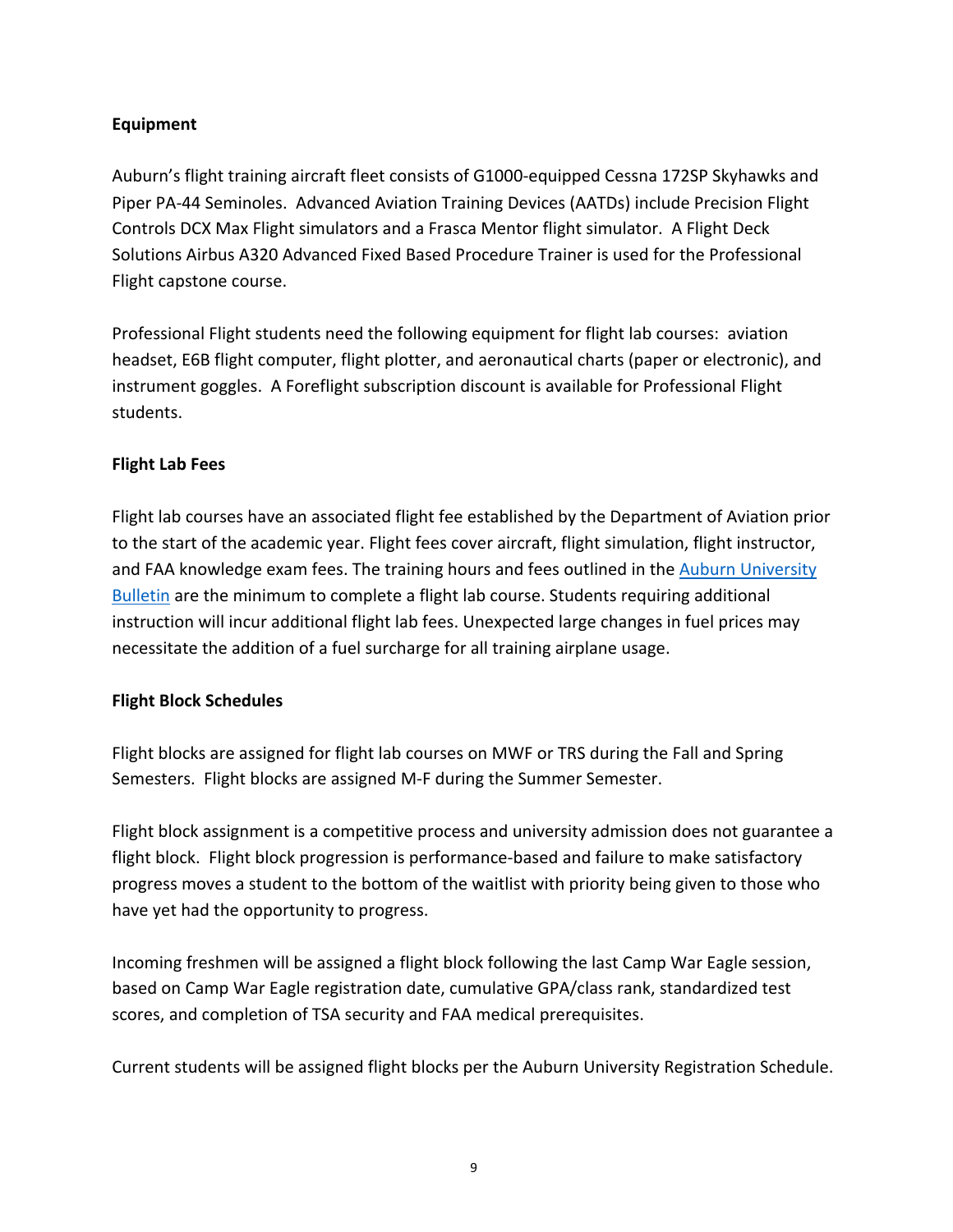Flight labs are scheduled to be compatible with other student classes and activities. Flight training and flight-related activities are not a reason/excuse to be absent from academic classes. Flight schedulers will consult with students for additional availability to accommodate flight lessons requiring additional times or for conditions of flight reasons (i.e. – a cross country or night flight), or for stage check and end of course tests. Any student's decision to be available at a time that conflicts with another scheduled class is a decision made solely by the student.

# **Flight Lab Enrollment, Attendance, and Student Management**

Flight lab enrollment, attendance, and student management policies are outlined in the Auburn University Bulletin and Flight Operations Manual found in the Electronic Flight Bag (EFB).

# **Student Veterans**

The Alabama State Approving Agency (SAA) and the Department of Veterans Affairs (VA) have approved federal funding for Auburn University's Professional Flight and Aviation Management degree-programs. Additional information regarding VA benefits is available in the Auburn University Bulletin and from the Auburn University Veterans Resource Center. Please contact them at (334) 844-8167, veterans@auburn.edu or online at veterans.auburn.edu.

# **Student Organizations and Activities**

Students are encouraged to participate in Department of Aviation, College of Liberal Arts, and University organizations and activities.

# **Alpha Eta Rho, Gamma Chapter**

Alpha Eta Rho is a professional collegiate aviation fraternity founded in 1929 to bring together students that have a common interest in the field of aviation.

# **Eta Mu Sigma National Honor Society**

The Eta Mu Sigma National Honor Society is established to recognize and honor those individuals in the Majors and Minors in the Aviation curriculum who have, through scholarship and outstanding achievement, been a credit to their college. The primary functions of the society are to stimulate and encourage professional development through high academic performance, develop spiritual and intellectual leadership skills among society members, and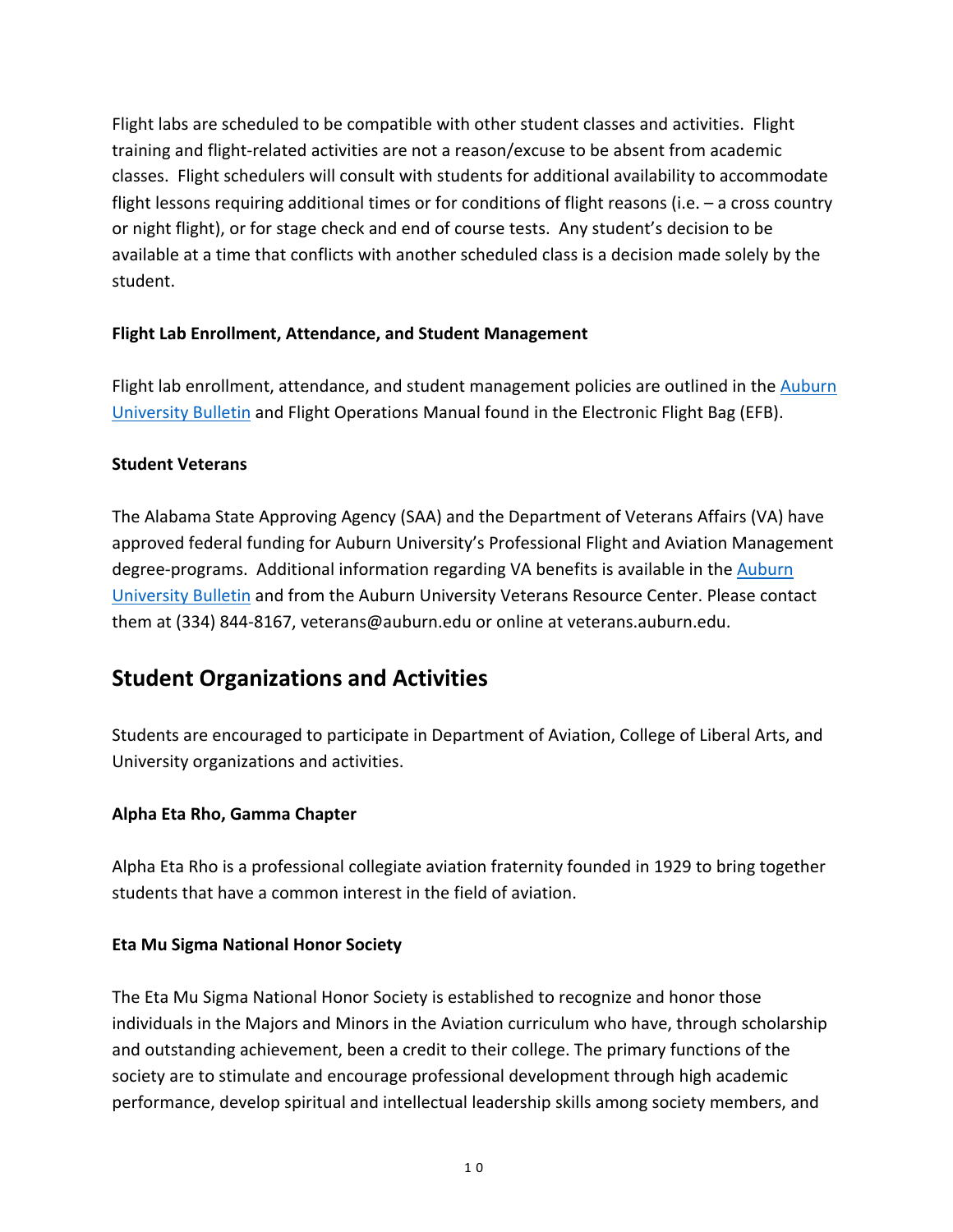provide a medium of communication between individuals in the industry and members of the society. The mission of the Society is to promote service in the community.

#### **The Ninety-Nines®, Aviatrixes Chapter**

The Ninety-Nines® is the International Organization of Women Pilots that promotes advancement of aviation through education, scholarships and mutual support while honoring our unique history and sharing our passion for flight.

#### **Organization of Black Aerospace Professionals**

The Organization of Black Aerospace Professionals (OBAP) is a nonprofit founded in 1976 dedicated to the encouragement and advancement of minorities in aviation. Through youth, community, and professional education, OBAP creates successful pathways to the aerospace industry.

#### **Professional Pilots of Tomorrow**

Professional Pilots of Tomorrow is a growing network of young professional pilots that provide a wide range of benefits to its members to help them succeed in training and beyond.

#### **Striped Wings Aviation Ambassadors**

The Striped Wings Aviation Ambassadors passionately represent Auburn Aviation through recognition of the Auburn Aviation Center, promotion of the aviation school's opportunities, recruiting of prospective students, and effectively assisting in communications between students, faculty, and alumni. They participate in tours, career fairs, outreach programs, conferences, air shows, fly-ins, and other events that promote Auburn Aviation.

#### **War Eagle Flying Team**

The War Eagle Flying Team is a nationally ranked competition flight squad that promotes aircraft ground knowledge, aircraft safety, precision pilot skills, and above all, encourages those who are passionate about aviation to further their flying skills.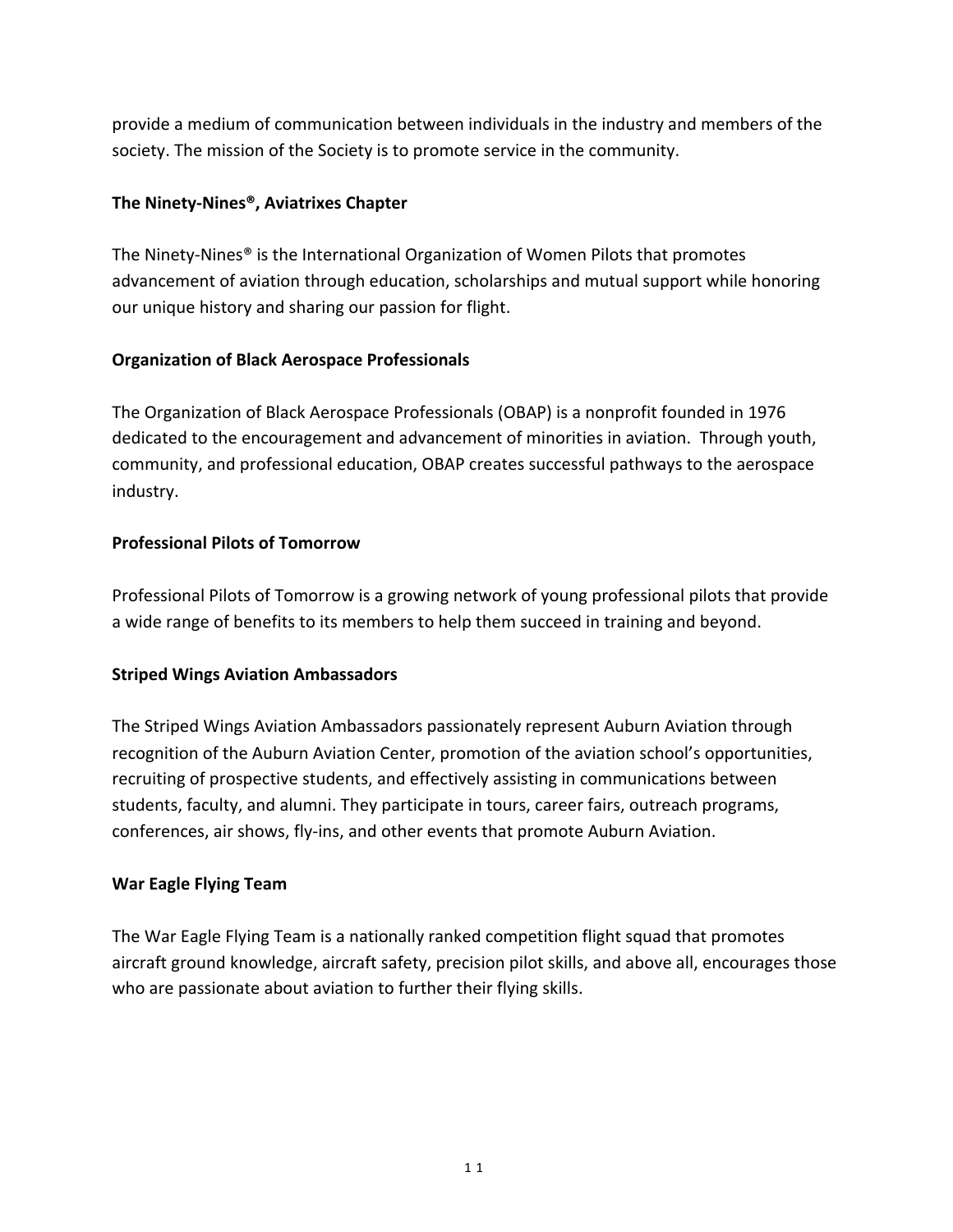#### **Women in Aviation International, War Eagle Chapter**

Women in Aviation International is a nonprofit organization dedicated to providing networking, education, mentoring and scholarship opportunities for women (and men) who are striving for challenging and fulfilling careers in the aviation and aerospace industries.

# **Student Awards**

# **Awards Committee**

All awards will be approved by the Awards Committee which consists of least five voting department members: 1) Faculty Member; 2) Faculty Member; 3) Staff Member; 4) Academic Advisor; 5) Chief Flight Instructor or Designated Representative; and 6) Aviation Center Member (non-voting member).

#### **Nominations for Awards**

Students being nominated and receiving awards must be in good order and standing with the University and display good character that is congruent with the values of Auburn University and have promise of aviation professional ability.

# **Voting**

The Awards Committee will meet once a semester to vote on nominated award candidates, approximately one month prior to graduation. The Awards Committee will keep a record of the meeting in the departmental shared drive. Each award will be voted using the given criteria, evaluation method and eligibility for each award. The committee will update (if needed) and verify the awards information (Criteria, Evaluation and Eligibility) in July for publication in the upcoming Academic Year Student Handbook.

#### **Awards Ceremony**

The awards ceremony will be held once a year. The committee chair will coordinate at the beginning of the semester for a location and date for the awards ceremony.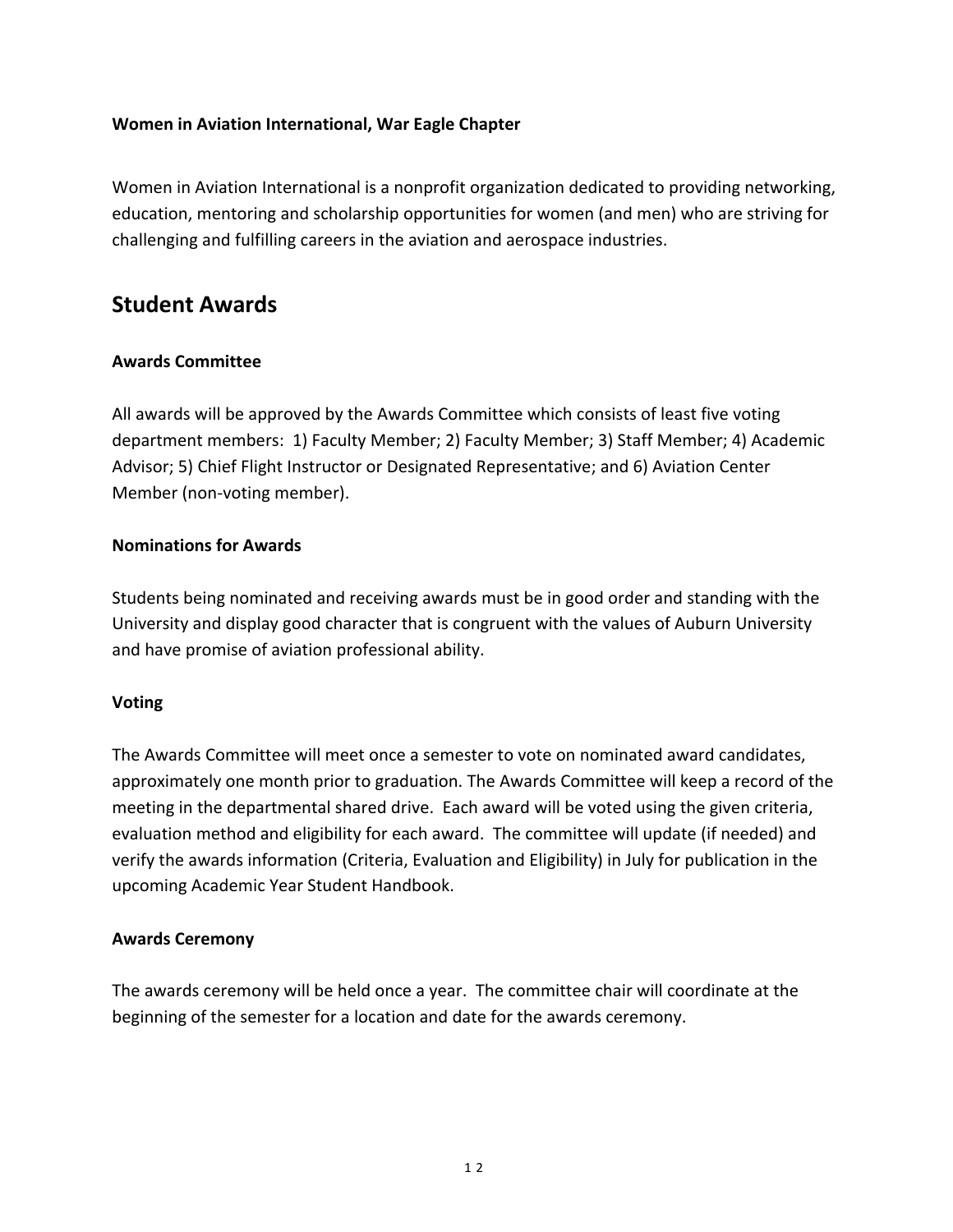#### **Annual Awards**

Awarded in the Spring Semester.

The Awards Committee will collect nominations throughout the year. "Graduating seniors" are students who graduate within the current academic year. Students who graduate in the Summer semester who are nominated for annual awards will be counted in the next academic year.

#### 1. **Robert Pitts Award – Most Outstanding Senior**

**Criteria:** Written nomination from a faculty member, community member, or student to the Awards Committee that discusses the student's leadership, academic performance, citizenship, character, and promise of professional ability. **Evaluation:** Nominations will be rank ordered and voted upon by the Awards Committee.

**Eligibility:** Graduating Senior or student having graduated in the current academic year.

# 2. **Aviation Leadership Award – Most Outstanding Participation in the University and Community**

**Criteria:** Written nomination from a faculty member, community member, or student to the Awards Committee that discusses the student's contributions to the University and community.

**Evaluation:** Nominations will be rank ordered and voted upon by the Awards Committee.

**Eligibility:** Graduating Senior or student having graduated in the current academic year.

# 3. **Outstanding Airmanship Award**

**Criteria:** Student in the Professional Flight Program with the highest evaluation of flight skills and knowledge sent forward by the Chief or his representative. **Evaluation:** Students will be evaluated on their overall academic performance, stage check and End of Course evaluation grades, and progression in the pro-flight curriculum. **Eligibility:** Current pro-flight student or having graduated in the current academic year.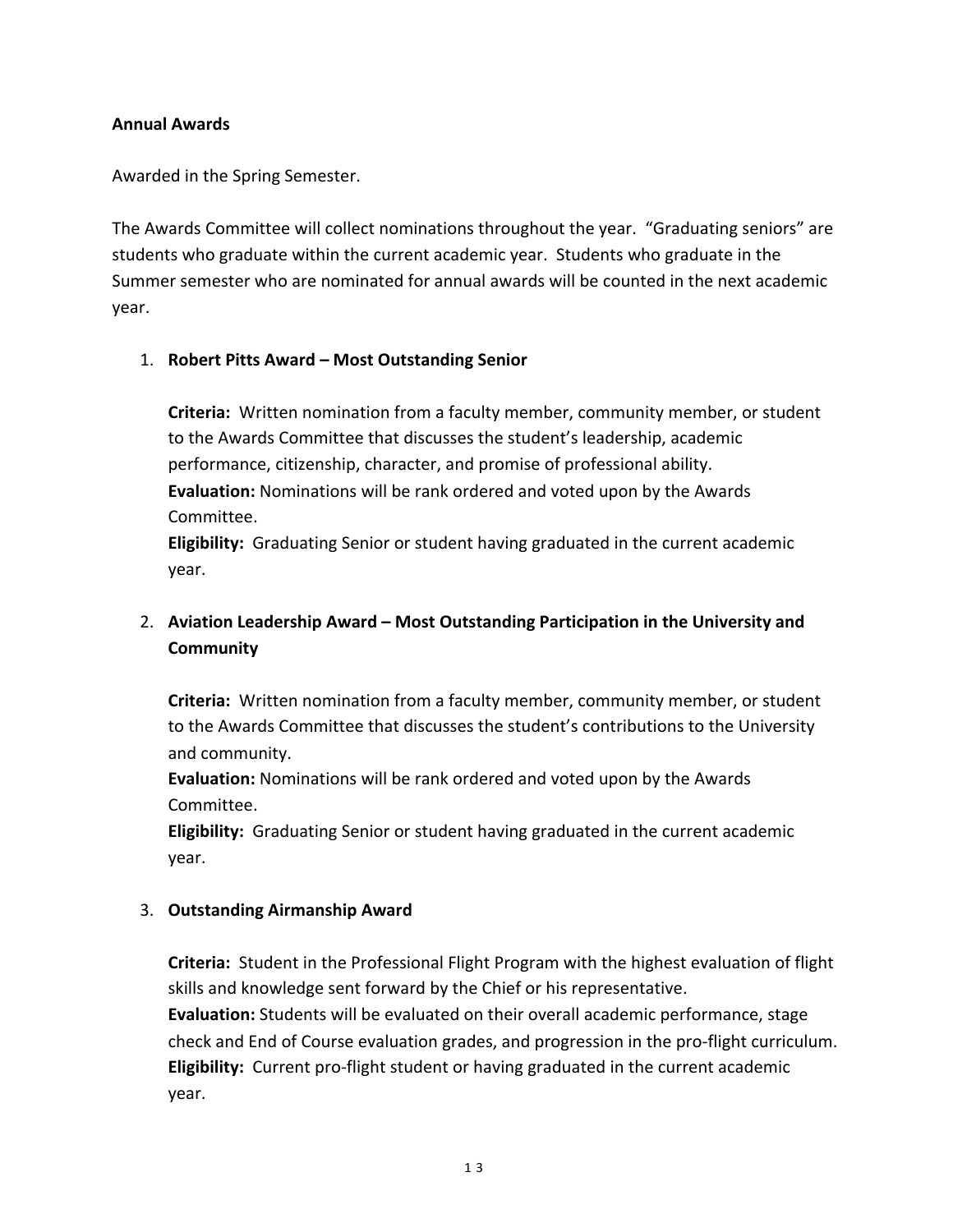#### **Faculty Awards**

Awarded in the Fall, Spring and Summer Semesters.

#### 4. **Faculty Award Professional Flight**

**Criteria:** Student in the Professional Flight Program with the highest cumulative GPA as identified by the Academic Advisor at the end of each semester. **Evaluation:** The Academic Advisor will identify and present eligible students to the Awards Committee. **Eligibility:** Graduating senior in the semester in which the award is given.

#### 5. **Faculty Award Aviation Management**

**Criteria:** Student in the Aviation Management with the highest cumulative GPA as identified by the Academic Advisor at the end of each semester. **Evaluation:** The Academic Advisor will identify and present eligible students to the Awards Committee.

**Eligibility:** Graduating senior in the semester in which the award is given.

#### **Peer Award**

Awarded in the Fall and Spring Semesters.

#### 6. **Most Supportive Peer Award**

**Criteria:** Nomination from student peer survey with endorsement from a faculty member to the Awards Committee that describes outstanding support to fellow peers. **Evaluation:** Nominations will be rank ordered and voted upon by the Awards Committee.

**Eligibility:** Any aviation student who is in the program in the current semester.

#### **New Awards**

Suggestions for new awards are sent with Criteria, Evaluation, and Eligibility to the Committee and approved by the Awards Committee the semester prior to implementation into the Awards program and updated in the Student Handbook.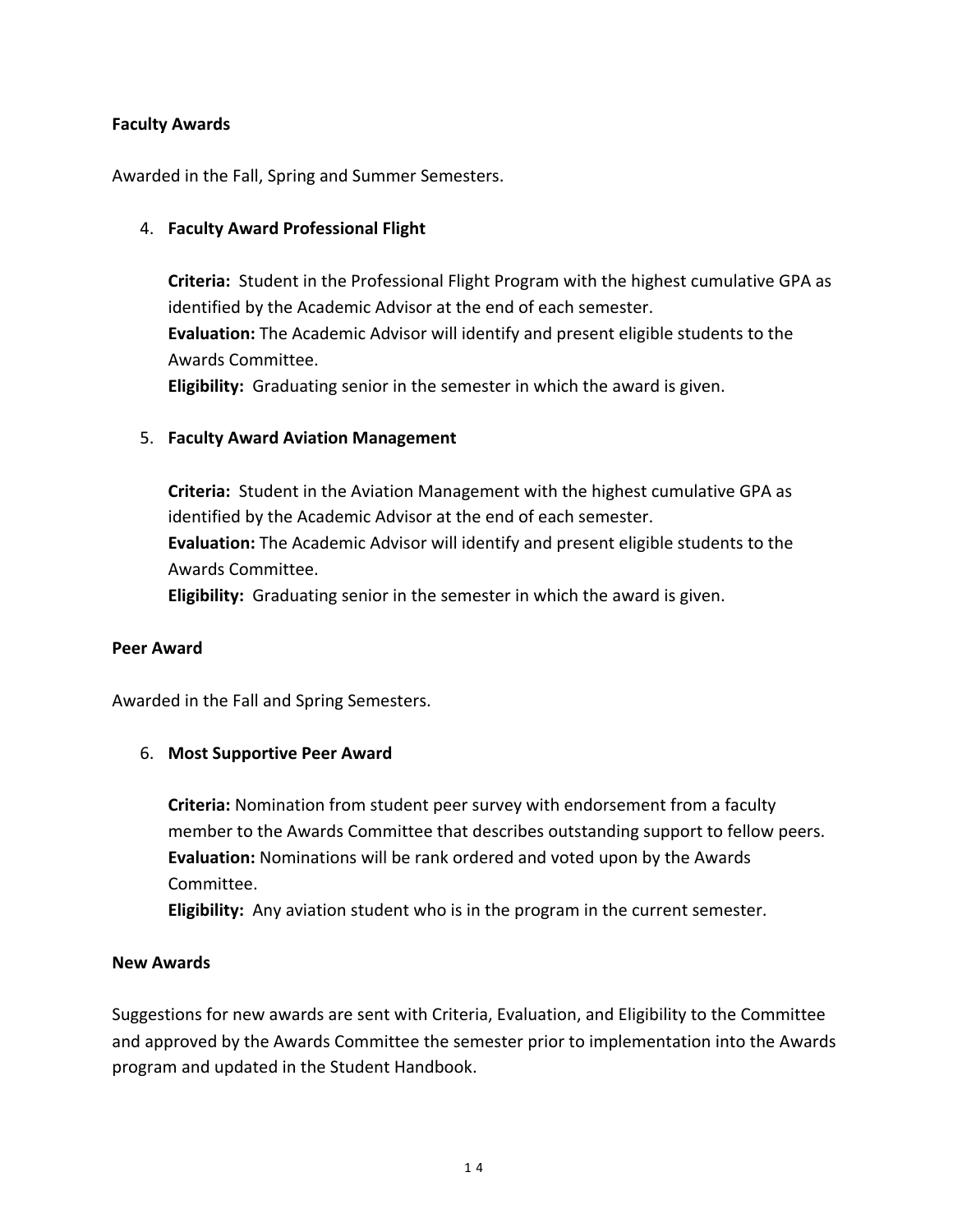# **Advising**

A dedicated team of College of Liberal Arts aviation advisors advises Aviation Management and Professional Flight students. All Department of Aviation students are encouraged to meet with the aviation advisor at least once each term prior to registration.

In accordance with College of Liberal Arts advising policy, students are required to meet with their advisor prior to registration if they meet one of the following:

- First semester in residence at Auburn
- <2.0 overall GPA
- Greater than 90 total hours (Graduation Check)
- Other reasons as deemed by the College of Liberal Arts

Appointments are offered at both the Delta Air Lines Aviation Education Building and the College of Liberal Arts Students Services Office (321 Tichenor Hall). Students can make advising appointments through Advise Assist (wise owl icon) in AU Access by first selecting Academic Advising and then your location of choice.

# **Internship and Cooperative Education (Co-Op) Opportunities**

Internships and co-ops are an excellent way to combine your education with practical work experience in industry, business and government. Students can earn up to six credit hours for an internship by enrolling in AVMG 4920. Co-ops are coordinated through the Auburn University Career Center. Students should take AVMG 3810 no later than the fall semester of their junior year to best prepare for internship opportunities. Professional Flight students should coordinate internship plans with the Chief Flight Instructor to minimize flight education disruptions.

# **Scholarships**

Academics scholarships are available to aviation students, all of which must be applied for through the Auburn University Scholarship Opportunity Manager (AUSOM). Information regarding scholarship application processes, deadlines, etc. is available through AUSOM. Faculty and staff will forward additional scholarship notices received from industry to students via email.